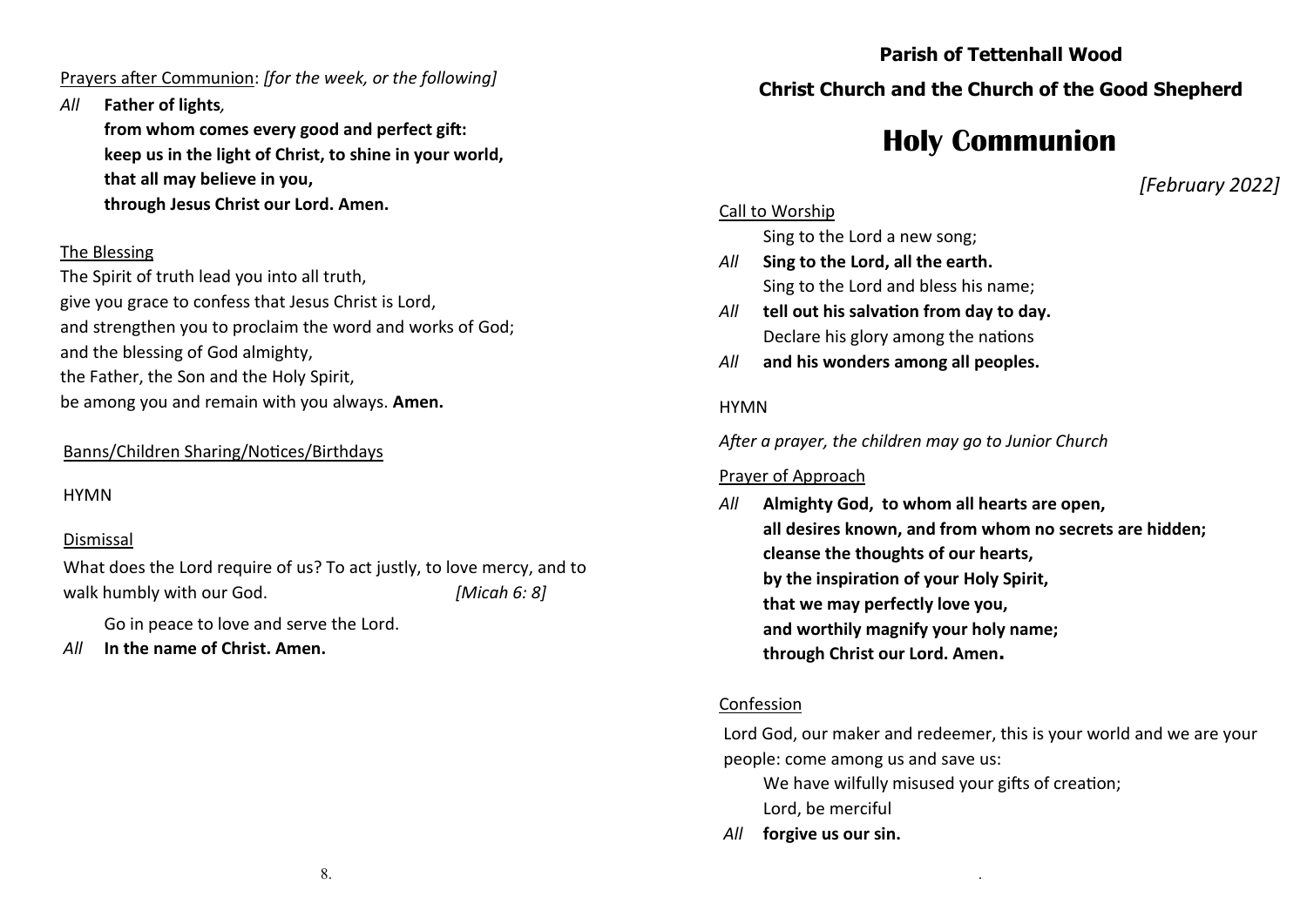We have seen the mistreatment of others and we have not gone to their aid. Lord, be merciful

#### *All* **forgive us our sin.**

We have condoned evil and dishonesty and failed to strive for justice; Lord, be merciful

## *All* **forgive us our sin.**

We have heard the good news of Christ, but have failed to share it with others; Lord, be merciful

## *All* **forgive us our sin.**

We have not loved you with all our heart, nor our neighbours as ourselves; Lord, be merciful

## *All* **forgive us our sin.**

May God who loved the world so much that he sent his Son to be our Saviour forgive us our sins and make us holy to serve him in the world, through Jesus Christ our Lord. **Amen.**

# Canticle: A Song of the Lord's Anointed *[Isaiah 61: 1-3, 11, 6a]*

 The Spirit of the Lord is upon me because he has anointed me.

# *All* **He has sent me to bring good news to the oppressed, to bind up the broken-hearted,**

To proclaim liberty to the captives,

and the opening of the prison to those who are bound;

Through Christ, and with Christ, and in Christ, in the unity of the Holy Spirit, all honour and glory are yours, O loving Father, for ever and ever. **Amen.**

# The Lord's Prayer

As our Saviour taught us, so we pray:

*All* **Our Father in heaven, hallowed be your name, your kingdom come, your will be done, on earth as in heaven. Give us today our daily bread. Forgive us our sins as we forgive those who sin against us. Lead us not into temptation but deliver us from evil. For the kingdom, the power, and the glory are yours, now and for ever. Amen.**

## The Breaking of the Bread

We break this bread to share in the body of Christ.

*All* **Though we are many we are one body, because we all share in the one bread.**

# The Giving of Communion

Jesus is the Lamb of God who takes away the sin of the world. Blessed are those who are called to his supper.

*All* **Lord, I am not worthy to receive you, but only say the word, and I shall be healed.**

> May the body and blood of Christ keep us in eternal life. **Amen.**

*Please come forward either to receive Holy Communion or for a prayer of blessing.*

2.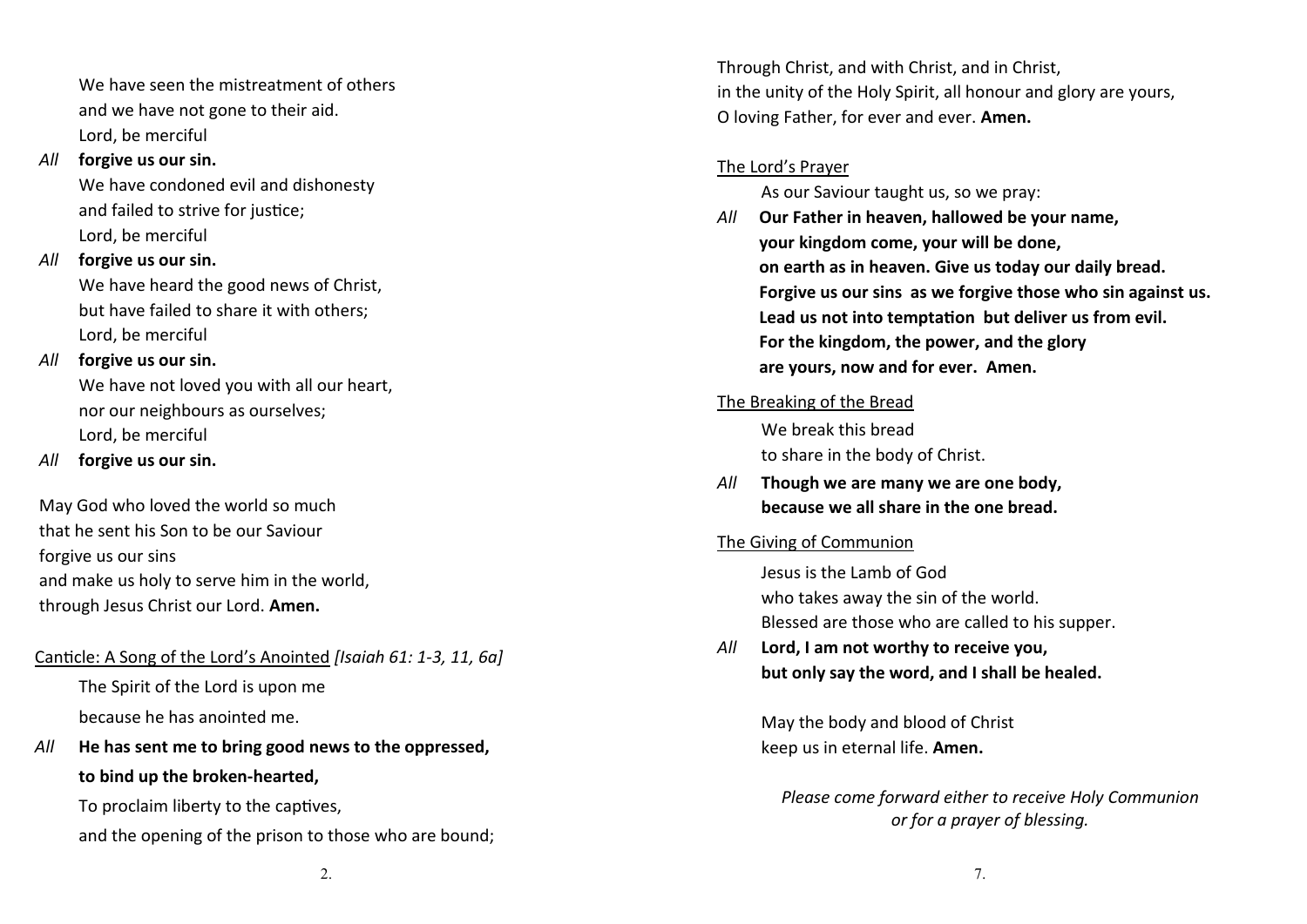We praise and bless you, loving Father, through Jesus Christ, our Lord; and as we obey his command, send your Holy Spirit, that broken bread and wine outpoured may be for us the body and blood of your dear Son.

On the night before he died he had supper with his friends and, taking bread, he praised you. He broke the bread, gave it to them and said: Take, eat; this is my body which is given for you; do this in remembrance of me.

When supper was ended he took the cup of wine. Again he praised you, gave it to them and said: Drink this, all of you; this is my blood of the new covenant, which is shed for you and for many for the forgiveness of sins. Do this, as often as you drink it, in remembrance of me.

So, Father, we remember all that Jesus did, in him we plead with confidence his sacrifice made once for all upon the cross. Bringing before you the bread of life and cup of salvation, we proclaim his death and resurrection until he comes in glory.

Great is the mystery of faith:

*All* **Christ has died: Christ is risen: Christ will come again.**

Lord of all life, help us to work together for that day when your kingdom comes and justice and mercy will be seen in all the earth. Look with favour on your people, gather us in your loving arms and bring us with all the saints to feast at your table in heaven.

- *All* **To proclaim the year of the Lord's favour, to comfort all who mourn,** To give them a garland instead of ashes, the oil of gladness instead of mourning, the mantle of praise instead of a faint spirit,
- *All* **That they may be called oaks of righteousness, the planting of the Lord, that he may be glorified.** For as the earth puts forth her blossom, and as seeds in the garden spring up,
- *All* **So shall the Lord God make righteousness and praise blossom before all the nations.**
- *All* You shall be called priests of the Lord; they shall speak of you as ministers of our God.
- *All* **Glory to the Father and to the Son and to the Holy Spirit; as it was in the beginning is now and shall be for ever. Amen.**

# Collect for this week

## 1st Reading

| At the end, Reader:                         |                                                       | This is the word of the Lord |
|---------------------------------------------|-------------------------------------------------------|------------------------------|
|                                             | All:                                                  | Thanks be to God.            |
| HYMN may be sung                            |                                                       |                              |
| <b>Gospel Reading</b>                       |                                                       |                              |
| Reader:                                     | Hear the Gospel of our Lord Jesus Christ according to |                              |
| All:                                        | Glory to you, O Lord.                                 |                              |
| At the end: This is the Gospel of the Lord. |                                                       |                              |
| All:                                        |                                                       | Praise to you, O Christ.     |
|                                             |                                                       |                              |